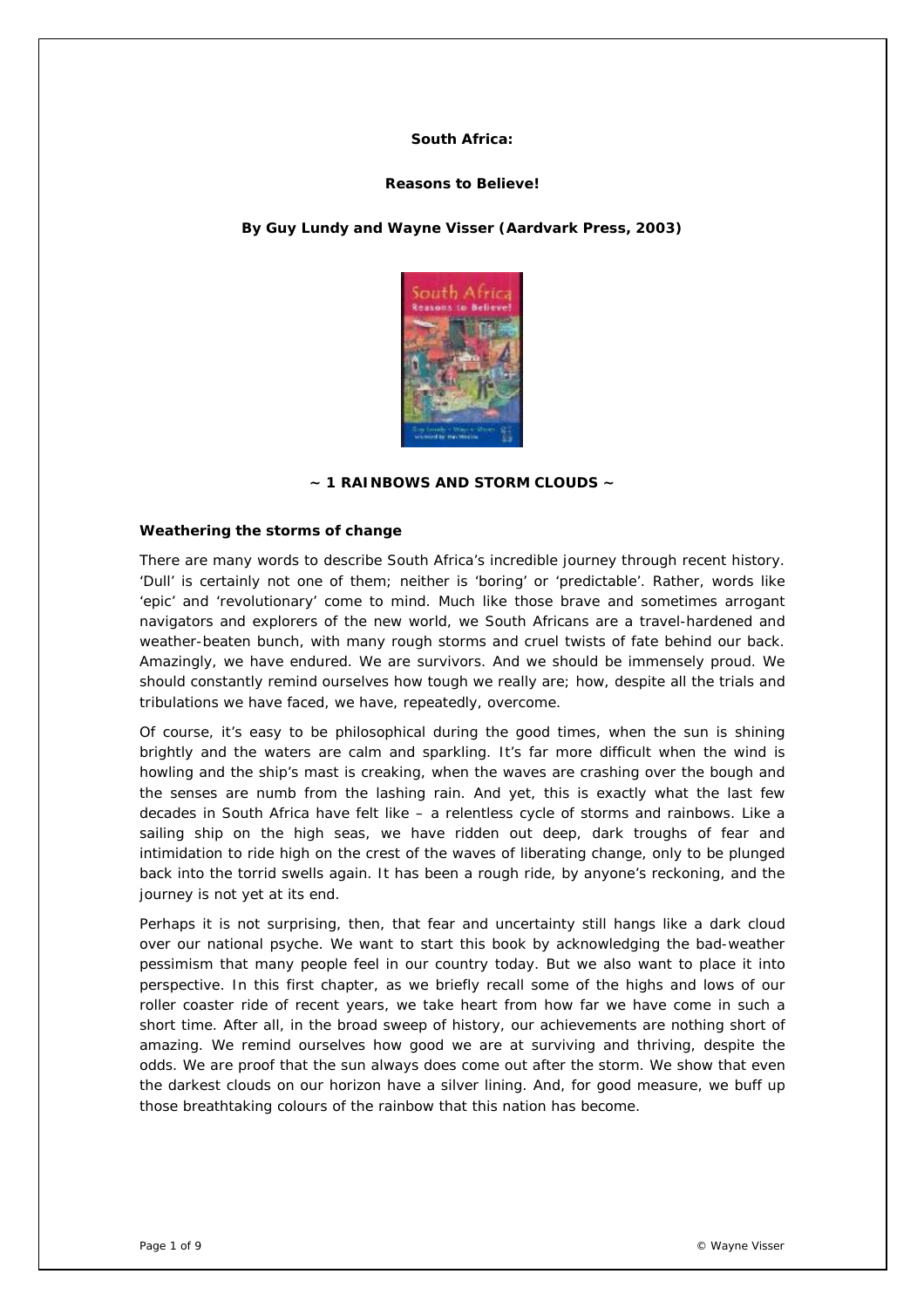## *Dark and gloomy days (1985 to 1988)*

Let's face it; the clouds had been building up steadily in the distance for some time before the storm eventually broke. The gold boom that propped up our economy at the height of the apartheid era was not at the end of a rainbow after all. But its seductive lustre conveniently blinded the ruling nationalist government and its complicit white electorate to the shameful evil of the racism it had institutionalised.

The rest of the world saw things much more clearly; quite simply that South Africa was rushing headlong into a bloody civil war. The way we look at Israel and shake our heads today is the same way that the majority of the international community looked at us then, with an overwhelming sense of hopelessness and desperation. Do you remember those dark days, in 1985, when our then president, PW Botha (alias 'Die Groot Krokodil'), licked his lips, wagged his finger and made that disastrous Rubicon speech, in which he dismissed the world's criticism with a pat on his own back and a warning that they must "not push us too far".

Gloomy days indeed, as we continued to deny the majority of the population the basic right to vote and the nation suffocated in the icy grip of a political state of emergency and the iron fist of outrageous censorship laws. As international isolation descended like a shroud over South Africa in the late 1980s, multinationals packed up and left, foreign direct investment dried up, the cultural boycott cut us off from the world stage of sports and arts and anti-apartheid demonstrations gained momentum, both inside the country and abroad. Detention without trial, military conscription, flying bricks, flaming 'necklaces', tear-gas police assaults, crippling labour strikes – the ghostly memories of that period of spiralling anarchy still have the power to haunt.

By the time Anglo American business leader, Clem Sunter, crystallised South Africa's future into 'high road' and 'low road' scenarios, few believed that the high road was anything more than a wishful fantasy. But we stood fast through the mayhem. We survived and lived to tell the tale.

#### *Rays of hope (1989 to 1990)*

We can be eternally grateful that the millennium came ten years early. Perhaps the dramatic upheaval and sweeping changes in the world in late 1989 – the fall of communism as the USSR broke up and the Berlin Wall came crashing down – served as the revelationary Damascus experience that ultimately saved South Africa from itself. As FW De Klerk ousted the ailing PW as president, there was a miraculous break in the clouds and almost blinding rays of hope began to shine. The ANC and other freedom-fighting organisations were unbanned, apartheid laws were abolished and political prisoners were freed, including the soon-to-be immortalised icon of the struggle, Nelson Mandela. Who can forget his long walk to freedom, culminating in his release from Victor Verster Prison – free at last, after 26 years!

Millions of South Africans and anti-apartheid activists from around the world rejoiced; many danced in the streets. Promises of re-investment started to flood in. There was an excitement in the air, a nervous energy throughout the land. Most of us felt a bewildering mixture of emotions – we were amazed and happy and cautious and uncertain all at the same time. But all in all, whatever our past prejudices, in the heart and soul of our being, we knew that these were good times. For the first time, it really looked like we might rescue ourselves from the gaping jaws of death into which we had been staring for so long as a country. Perhaps we might even make the transition relatively peacefully and safely. The 'high road scenario' suddenly started looking not only do-able, but desirable as well.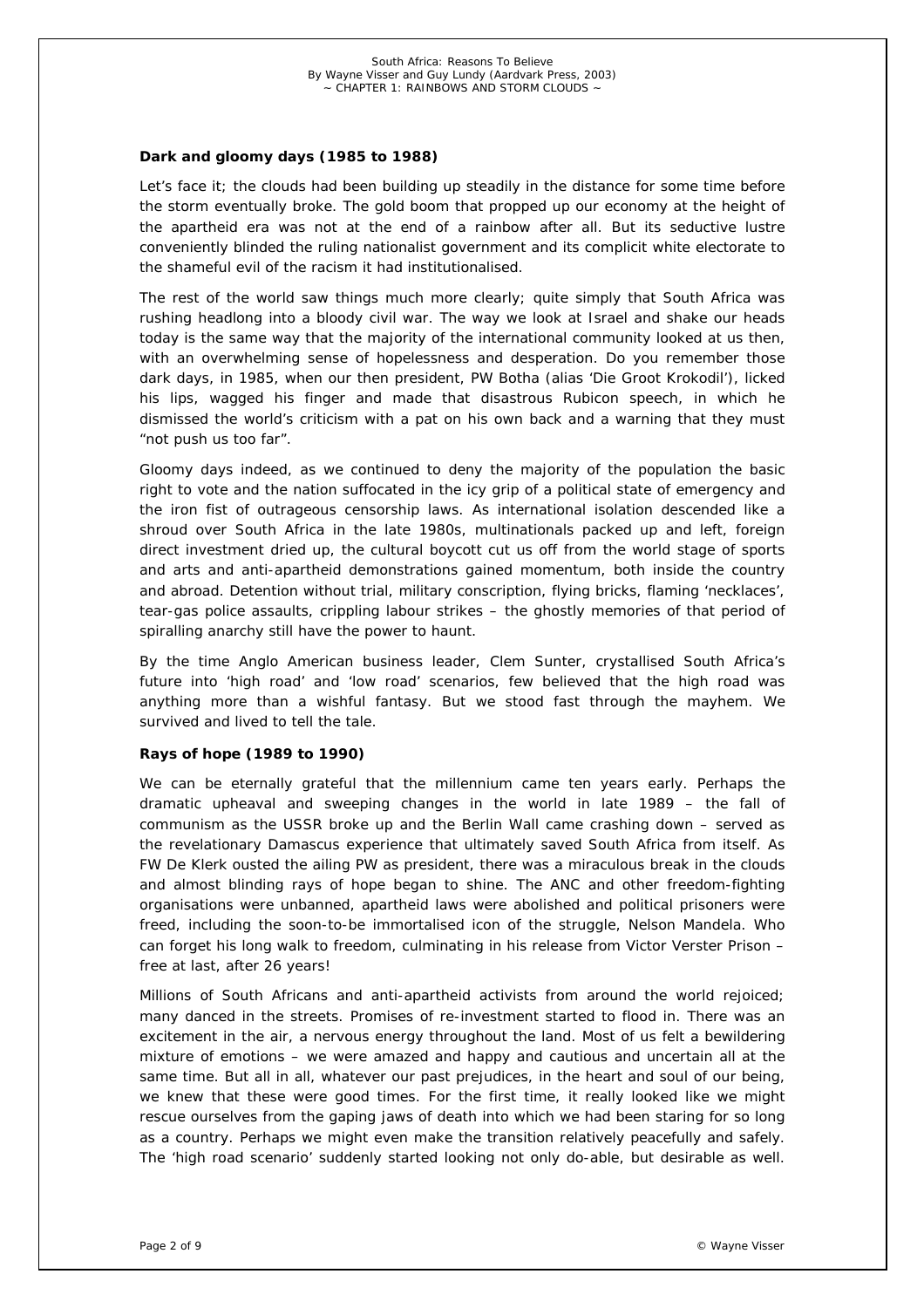Finally, after so many years of fighting and skulking and apologizing and campaigning, we were all openly proud to be South African – what a feeling!

## *Storms of chaos (1991-1993)*

The bubble soon burst. The South Africa that Mandela and his comrades returned to from incarceration and exile was not a peaceful one. After decades of political skullduggery, indoctrination and violence, the divisions and mistrust between the people of our country were massive. The gaps between black aspirations and white fears were all too obvious. Not surprisingly, suspicion was the order of the day. And even as the courage and wisdom of our political leaders – FW and Mandela, Cyril Ramaphosa and Roelf Meyer – steadily nudged us towards a negotiated settlement, our society was being torn apart at the seams.

Political jostling and public mud-slinging between the parties involved in the 'Codesa' talks spilled over into violence between the Inkatha Freedom Party and ANC members in Natal. Added to this explosive cocktail was the mysterious 'third force' (later linked to conservative right-wing groups) that aimed to wreak general havoc and set the black political groups against one another. And as we continued unabated towards a democratic future, the desperation of the old guard increased. ANC leader, Chris Hani, was brutally assassinated and the country teetered on the brink of civil war again. There was an abortive invasion of Bophututswana by members of the neo-nazi AWB group, some of whom were shot without mercy in front of live television cameras.

As we were tossed and bruised in the violent storms of change, chaos alone seemed to rule supreme. Many felt like they had been painfully and unceremoniously dumped from the dizzy heights of their initial wave of hope, especially the insecure white population. As fears of 'another Zimbabwe' began to mount, so too did the white tide of mass emigrations, and the term 'brain drain" became a part of our everyday vocabulary. Most of those who took such rapid flight from our newly liberated shores proceeded to justify their choice by spreading disaster scenarios about the future of South Africa to all who would listen – and many did. Many still do. But the vast majority of South Africans gritted their teeth and stuck it out. We endured, again.

## *The sun comes out (1994-1996)*

Fortune favours the brave. And so it was with our eventual transition to democracy. The predictions of doom and destruction never materialized and April 1994 came knocking. We don't deny that those were tense times, as bombs exploded in a last-ditch effort to avoid the inevitable, and the paranoid minority barricaded their houses and stocked up on tinned foods. But on the day itself – election day – in peaceful queues that snaked for miles around the country, an overwhelming feeling of relief and happiness, and pride in being South African, returned with a vengeance. How far removed this was from the holocaust that had been predicted by the eternal pessimists.

The 'rainbow nation', coined by then-Archbishop Desmond Tutu, was once again a fitting symbol for our political miracle and the promise of a brighter future. In fact, in those few years that followed, South Africa didn't seem to be able to do anything wrong. In 1995, the country held its breath as Joel Stransky kicked the drop goal that took us to glory as Rugby World Cup champions, and tears of pride flowed as Mandela donned a number 6 Springbok rugby jersey in a victory salute to the nation. We came desperately close in the Cricket World Cup that year too, as we blamed the rain in Australia for robbing us of our place in the final. Then we won the Soccer African Cup of Nations, which bode well for the next Soccer World Cup. Success breeds confidence, so we even decided to bid to host the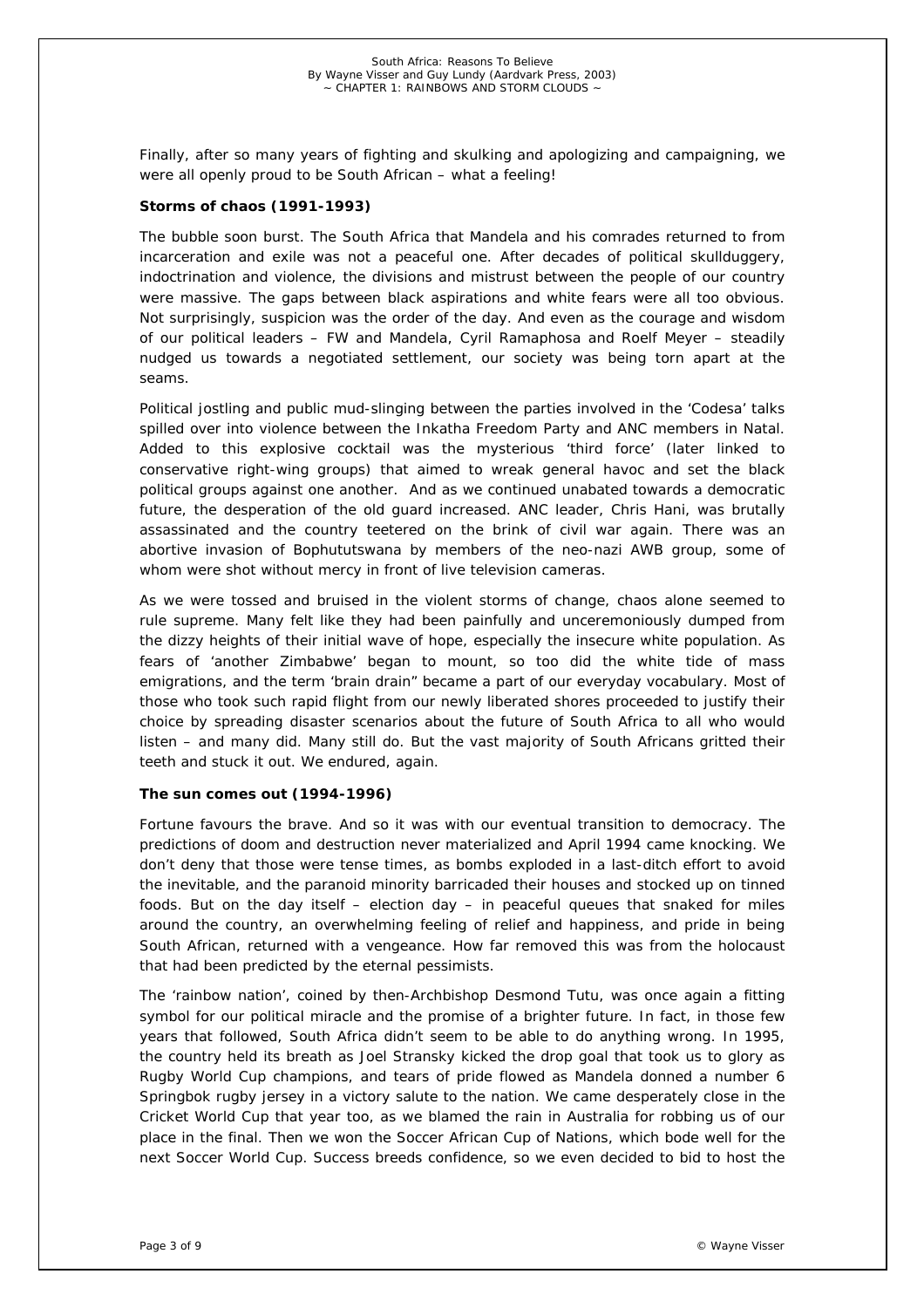2004 Olympic Games in Cape Town. For a sports mad nation, these were extremely powerful events. We were flying again.

Off the sports field, our charismatic political and sports leaders had earned the respect of the world and the passionate support of our nation. Nelson Mandela, FW de Klerk, Desmond Tutu, Tokyo Sexwale, Francois Pienaar, Hansie Cronje – here were people who couldn't help but buoy our spirits and make us feel that it was all going to be okay. International recognition followed and national pride swelled when Mandela and De Klerk jointly won the Nobel Peace Prize. People overcame the initial shock to the senses of our colourful new flag and began to love it. We hadn't forgotten the enormous problems that South Africa still faced as a country – the poverty, unemployment, lack of housing, crime, HIV/AIDS and countless other challenges – but we were happy to ignore them for the time being, while we basked in the sun of our own brilliance.

### *The rainbow fades (1997 to 2000)*

You would think we would learn from our previous experience of travelling through the peaks and valleys, but many were nevertheless shocked when it became clear that the massive social and economic problems were not simply going to be wished away. So we hit the ground with a hard bump (again) as the old realities, as well as some new ones, made their presence felt in many highly-publicised and confidence-crushing ways.

On the sporting front, which South Africans unwisely seem to take as a barometer for 'life, the universe and everything', things seemed to get progressively worse. We lost our bids to host the Olympic Games and Soccer World Cup, while our rugby winning streak came to an abrupt end and former-hero captain, Francois Pienaar, was given the boot. Everyone was devastated when national cricket captain, Hansie Cronje, disgraced the country with his cricket match-fixing scandal, and we got thoroughly beaten at the Soccer World Cup in France (our ability to score own-goals didn't help our cause).

On the political front, Nelson Mandela's retirement had the financial markets in jitters, despite the ample capability and intellectual prowess of his successor, Thabo Mbeki. The 'Madiba magic' was always going to be a tough act to follow, but Mbeki's counterproductive stance on such issues as HIV/AIDS and Zimbabwe did little to endear him to the media or the masses. Other highly respected and charismatic political leaders, such as Tokyo Sexwale and Cyril Ramaphosa, threw in the political towel and headed off to economically empower themselves in the boardrooms of big-business. And Winnie Madikizela-Mandela continued to embarrass and irritate many with her scandalous antics.

The dent in our national ego was deepened by a string of high profile fraud and corruption incidents during the nineties, which included ANC stalwart and clergyman Alan Boesak's conviction for embezzling anti-apartheid donations, Tony Yengeni's alleged Mercedes 4x4 bribe acceptance in a R43 billion arms deal, and the collapse of the Health & Racquet Club through directors' misappropriating funds. It didn't help that the primary listings of the country's biggest businesses overseas, such as Anglo American, South African Breweries, Old Mutual and Dimension Data, were interpreted by many as a vote of no confidence in the South African economy. Nor that the Rand plummeted against other major currencies in the 1999 developing country market crisis. National depression almost visibly set in as the Reserve Bank's attempts to prop up the Rand by raising interest rates to around 24 percent failed to protect the currency from further speculative attack and culminated in 2001 lows of R13.85 to the Dollar.

#### **Dinner-talk blues**

As a matter of fact, in many ways, the stormy ride we have just recounted are not dramatically different from the experiences of countless other developing countries, but they were enough to keep the South African public and media moping in the gloomy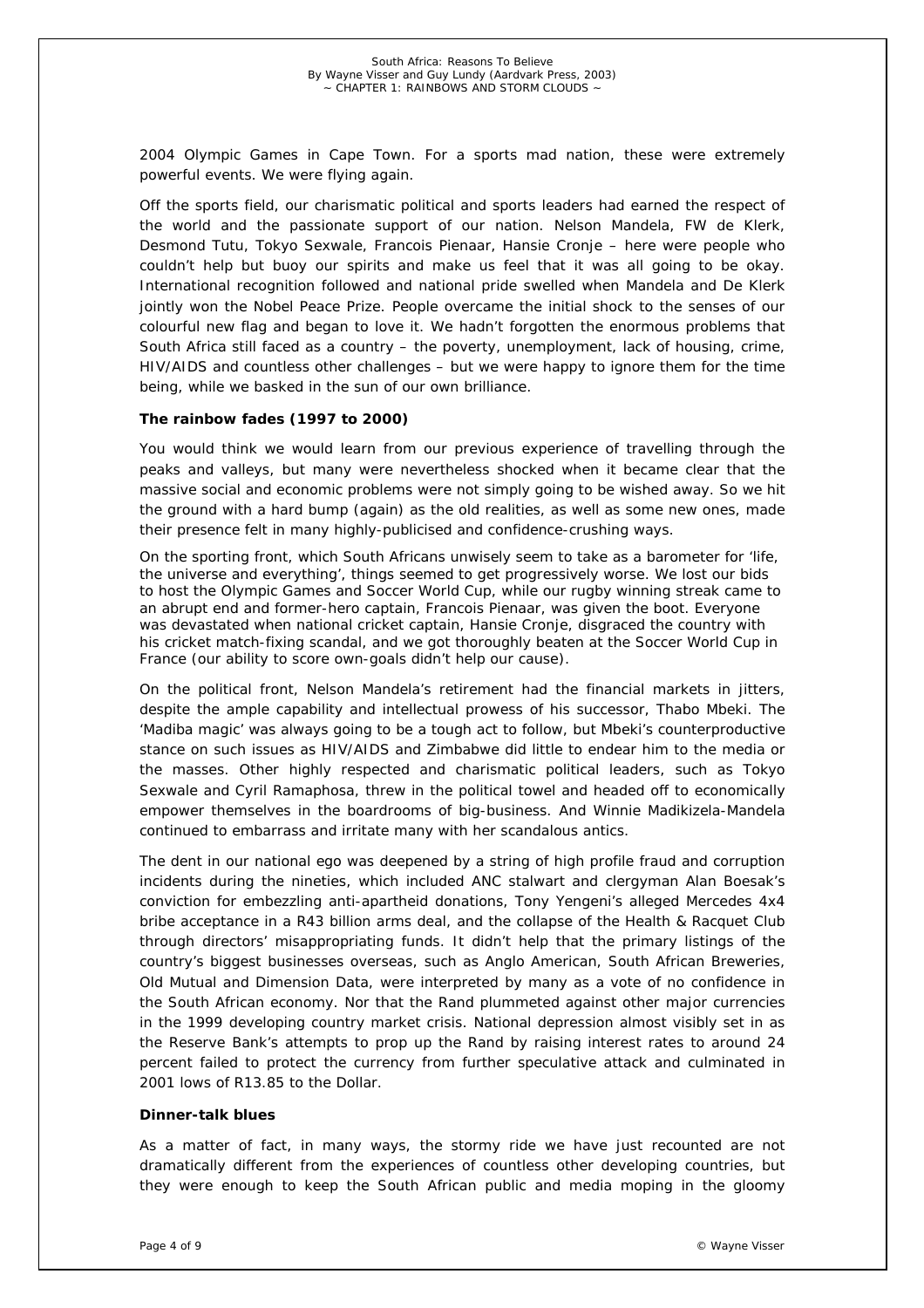troughs of a countrywide depression. In fact, it was during this period that we believe pessimism started to become something of a national pastime. Each successive 'war story' recounted at dinner parties seemingly tried to top its predecessor by being 'worse than …'.

### *The path of least resistance*

Why is this? Are there some underlying reasons for our current malaise of pessimism? Of course, we all know, it is easier to criticise that to be constructive, to complain rather than compliment and to break down rather than build up. So, in that sense, being negative is the path of least resistance. It takes no imagination or effort to run down the country. It's the easiest thing in the world, especially when the media is pumping out so much negativity.

Another factor is that the majority of people hate change. Tests by American psychologists, Holmes and Rabe, show that the most stressful events in life are virtually all related in some way to change – things like divorce, retrenchment, retirement, changes in finances, new work, and even taking a vacation. They point out that exposure to high levels of stress over a period of time can lead to anxiety, depression and pessimism. It's not difficult to spot the link to our South African condition, where radical change has been the rule rather than the exception over the past ten years or more.

Likewise, people fear the unknown. Although this is a survival mechanism that forces us to be cautious in the face of potential danger, it can also work against us, when negative projections of the future become self-fulfilling prophecies. The lack of predictability, or a positive direction, in South Africa is no doubt one of the drivers of the pessimism that exists today. People have made their own assumptions to fill the gap in their knowledge, backing it up with what they are told by others and what they see in the media. The overwhelming negativity of that information in turn only fuels their fears.

Another dimension of coping with 'unknowns' is the fact that apartheid was very effective in keeping blacks and whites apart in South Africa. And ignorance about each other's cultures and lifestyles has entrenched our false fears. This persists even today. After all, how many white people go to a black friend's home for a party, and vice versa? To illustrate the point further, Muzi Kuzwayo's book Marketing Through Mud and Dust aims to help white business executives better understand the black people to whom they are trying (often unsuccessfully) to market their products and services.

The indoctrination and prejudices that we have been subjected to throughout our lives in South Africa are very difficult to shake off, especially for those of us who never went to multiracial schools or who were subject to daily brainwashing during compulsory military service. This helps to explain, but not excuse, many white South African's lack of belief in the competence of fellow black South Africans. In the face of empowerment and affirmative action, many whites also feel that they have been unfairly pushed aside; hence, they tend to nurse their own ego by finding fault with their 'affirmative replacements'.

Another source of our negativity is our insistence on comparing ourselves to the UK, Europe or the USA. Although we never have been a first world country, we constantly use them as our benchmark. We have so much more in common with our real competitors on the international playing field, such as Brazil, Mexico, India, Pakistan, Australia, New Zealand, Egypt or Morocco. Unrealistic comparisons with highly industrialised nations only serve to exacerbate our pessimism when we can't live up to the inappropriate expectations that this creates.

So while we are poised at the crest of a wave, with everything in place to surf the transformation needed to create a fantastic future, instead we are talking ourselves down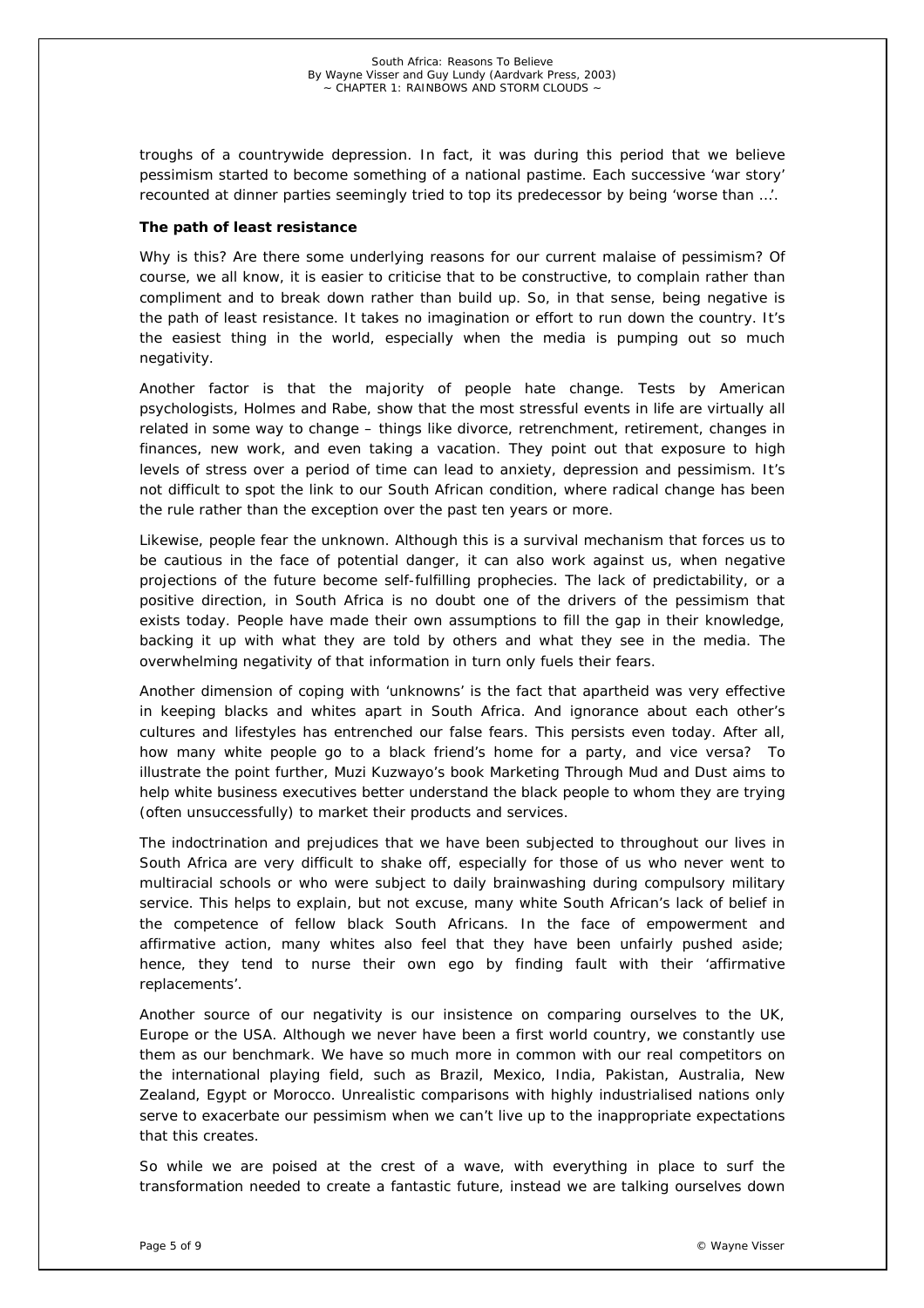into a stormy trough again. We shake our heads as we read the next depressing front page news story and talk about it constantly with our friends at braais and dinner parties, reinforcing each others' feelings of doom and gloom. We have noticed that the country's dinner-talk blues are consistently dominated by a handful of issues, cited as reasons why some people do not believe in South Africa and its future. These are crime and corruption, HIV/AIDS, Zimbabwe, and the Rand. So, we'd like to tackle these head-on, right here, upfront in the book. While we don't want to downplay their seriousness as problems, we do also want point out their silver lining.

## *Turning the tide on crime*

Crime and corruption, at any level, is unacceptable. Full stop! And in South Africa, the levels are worryingly high; certainly, in general, higher than in most first world countries. Rape and child abuse, in particular, as well as other violent crimes, are shockingly prevalent. Our police have traditionally been poorly trained and underpaid. Our courts are bogged down and overloaded. Our jails are overcrowded and have become universities of crime, sometimes exacerbated by corrupt officials. We don't deny these things. And we definitely don't endorse the situation. But we also don't lose our perspective on the issue.

One of the favourite sweeping statements of the pessimists is that South Africa has the highest crime in the world, or that our cities are the murder capitals of the world. This is simply not true. According to the United Nations, Colombia has the highest rate of intentional homicide per 100,000 people, Australia has the highest burglary rate, Spain has the highest robbery rate, and Norway has the highest rate of drug offences. Homerton Hospital in the London district of Hackney treats more gunshot and knife wounds per capita each month than the Chris Hani Baragwanath hospital in Soweto. Almost twice as many cars are stolen in Buenos Aires than in Johannesburg, three times more breaking and entering happens in Dar Es Salaam and twice as much robbery happens in Rio de Janeiro. But debating who is worse is a pointless and unconstructive exercise.

The question is, have our government and other institutions of society recognised the seriousness of crime in South Africa, are they doing something about it, and are they winning the battle? The answer is, in each case, 'yes'. South Africa actually already has quite a high number of police per population. Compare our 1 policeman per 446 people with Denmark's 1 per 1530, the USA's 1 per 1400 and the UK's 1 per 422. In any case, the SAPS plan to up our number to 1 policeman per 389 people by 2006. Furthermore, the government committed R8.4 billion to combating crime in the 2002 budget, a significant increase on previous years. This will go towards providing thousands more better-trained police on the streets and towards solving crimes more effectively and efficiently. In many cases, the tide on crime is already turning. For example between 1994 and 2000, the incidence of murder, attempted murder, arson and motor vehicle theft all decreased, while rape, shoplifting, possession of firearms, and commercial crime all stabilised.

Like many other countries, South Africa has its fair share of white-collar crime as well. But we are not unique in this. Corruption scandals continually rock the political and business establishments the world over. Just think of the collapse of Enron and Worldcom and the almost daily allegations of corruption in the US, UK and Europe, with some scandals reaching as high as the US Vice-President, the UK Secretary of Trade and Industry and the German Chancellor. What's more, South Africa has recognised the problem and is doing something about it, with initiatives ranging from the introduction of tougher legislation on money laundering, proceeds of crime and asset forfeiture, to setting up improved government mechanisms like the National Directorate of Public Prosecutions. We have also committed to investigating areas of special concern, such as the Jali Commission on corruption in the prison system, and created specialist FBI-type fraud detection cracksquads like the Scorpions Unit.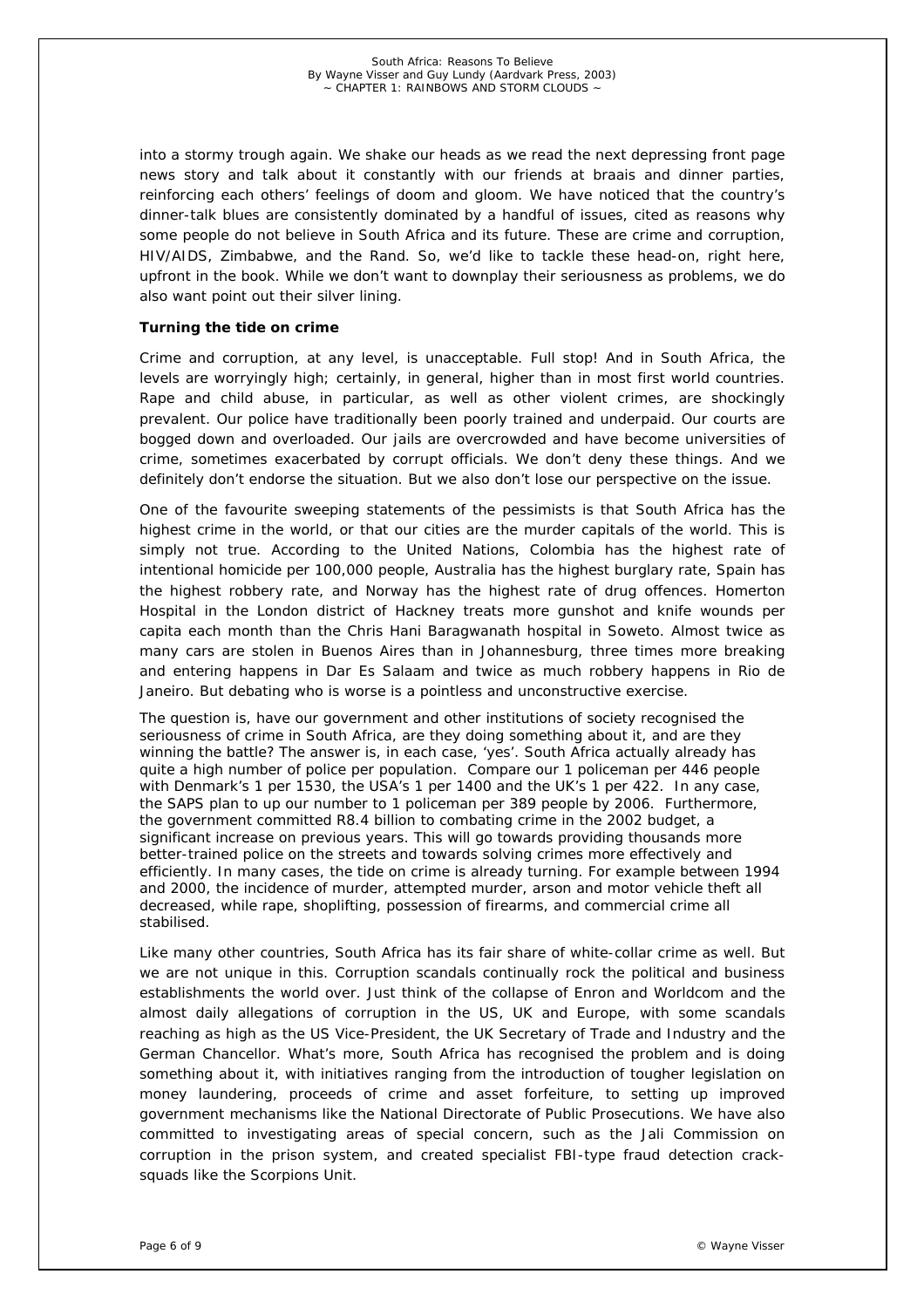Again, we're not saying that things are yet at an acceptable level, but we are saying that the battle is being fought and there are signs that it is being won. We have no doubt that, in addition to the money and resources being ploughed into fighting crime directly, as the country's efforts at economic and social transformation continue to pay off, this too will also have a positive spin-off effect on crime alleviation.

## *What's positive about HIV/AIDS?*

The HIV/AIDS pandemic is a human catastrophe of monstrous proportions, not just for South Africa, but for the whole world, and especially developing countries. A staggering 5 million people are estimated to be infected with HIV in South Africa, and the Medical Research Council predicts that between 5 million and 7 million people will die of AIDS by 2010, leaving around 2 million AIDS orphans behind. As Clem Sunter's book on the subject concludes, nothing short of a 'total onslaught' by every institution and sphere of society is required to halt the epidemic.

The important thing is not to become paralysed by the predictions of doom and gloom. Iraj Abedian, chief economist at Standard Bank, for instance, is of the opinion that, although the economic impacts of HIV/AIDS on the South African workforce will be significant, they will not result in the 'economic catastrophe' some pessimists are touting. Why? Partly because one of the most affected sectors of the population is currently economically inactive (unemployed). But also, in a more positive light, because the problem has been recognised and action is being taken.

Government, despite having wasted valuable time on esoteric arguments about HIV, has committed to increasing spending five-fold by 2004 – from R350 million in the 2001/2 budget to R1.8 billion in the 2004/5 budget. Most of this increase is expected to go into education and research in order to change people's preventative behaviours and improve treatment options. In civil society, the awareness-raising work of organisations like LoveLife and individuals like actor-comedian Pieter Dirk Uys are making huge inroads into changing sexual behaviour, with evidence of a stabilisation in the HIV infection rate found in public antenatal clinics between 1998 and 2001.

At a corporate level, a positive precedent has already been set by increasing numbers of multinationals. For example, Boehringer-Ingelheim has made an offer to the developing world to supply free Nevirapine for five years to stop mother-to-child HIV transmission. BP, BMW and Anglo American in South Africa and Debswana, the diamond mining giant in Botswana, have all set up HIV treatment programmes which include antiretroviral therapy for their HIV positive employees and some or all of their families.

And then there are the inspiring examples of thousands of brave and compassionate individuals, some of whom we feature in this book, who are dedicated to making a difference on HIV/AIDS, whether it be by educating the youth, supporting those living with HIV, or caring for AIDS orphans.

So while HIV and the deaths caused by AIDS are going to put our country under a great deal of strain both emotionally and economically, we shouldn't assume that the future is hopeless. The fact is that awareness and education can have a dramatic effect in reducing infection rates, treatment can prevent mother-to-child transmission, and drug therapy, albeit still incredibly expensive, can prolong the lives of people living with HIV by decades. So it is a war to be sure, but not one that can't be won.

# *Zimbabwe, the land of the setting sun*

Robert Mugabe's politics are unacceptable and the impact his policies are having on Zimbabwe are tragic. Like South Africa, Zimbabwe is a country of great promise, with the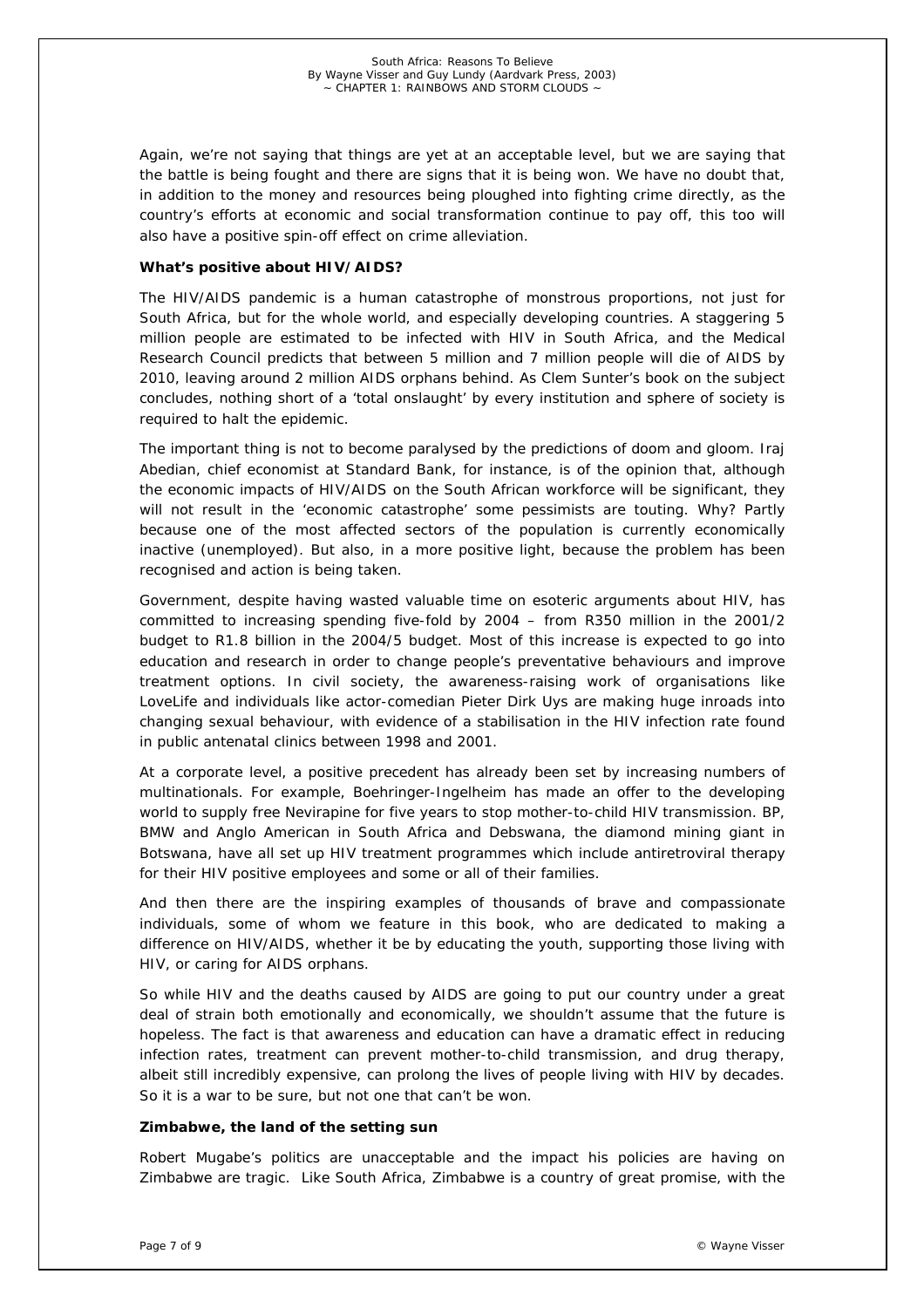potential for being a highly productive agricultural economy and spectacular tourist destination. Especially when one considers that one of the positive outcomes of Mugabe's 20-plus years in power has been to improve general levels of education dramatically across the whole population. Alas, with its dictator-style politics, lack of press freedom, anti-West stance, land-invasions by so-called war veterans and confiscation of white-owned farms by the government, Zimbabwe has been brought to its knees, with inflation in triple-digits, a currency that is hardly worth the paper it is printed on, international sanctions, and the population facing a widespread food crisis.

Zimbabwe's current course is not sustainable. As the pressure mounts, from the international community, from the vast majority of countries in Africa, and from the growing progressive population within the country itself, change will come – we think sooner, rather than later. Mugabe faced his toughest challenge yet from an opposition party in the national election of 2002. And it is a positive sign that it was South Africa's President Mbeki and Nigeria's President Obasanjo who announced the suspension of Zimbabwe from the Commonwealth.

Of course, South Africa has borne the brunt of negative perceptions about Zimbabwe, especially by international investors and currency market speculators, who tend to lump the whole region together in their analyses of the prospects for growth and prosperity. Some even go so far as to use Zimbabwe as a proxy scenario for South Africa's likely path of development. Many South Africans make the same grave, misinformed error of judgement. But the fact is that there are fundamental differences between the histories, governments and economies of Zimbabwe and South Africa.

For example, when Zimbabwe changed political hands, the country was nowhere near as economically developed as South Africa is today. Zimbabwe had been torn apart by a bitter civil war, while South Africa changed hands relatively peacefully, after negotiation involving all parties. And rather than ignore or cover up the past, the Truth and Reconciliation Commission helped South Africa to face up to its bitter history and move forward in a positive spirit. The ANC, despite having had an armed wing, has throughout its 90-year existence been primarily a political rather than a military organisation. It has a strong culture of democracy within its own ranks, and a deep commitment to promoting democracy within the country and on the African continent. South Africa's leadership role in the New Partnership for Africa's Development is further proof of this.

On the emotive issue of property rights, any suggestion that white farmers in this country will suffer the same indignities as those in Zimbabwe ignores the South African government's firm stance against land-grabbing and in support of the sanctity of private ownership. South Africa has had a Land Claims Court in place for several years already, and the government is committed to completing the land restitution process by 2005. Added to this is the trend of increasing numbers of South African farmers who are voluntarily helping to empower their workers through shareowner schemes and by donating land and equipment to worker-run co-operatives.

It is also important for everyone, South Africans and foreigners alike, to remember that Zimbabwe is not our only neighbour. If investors want to judge our country by regional performance, they should take cognisance also of the stable democracies and strong economic growth of Botswana, Namibia and Mozambique. Botswana in particular has had one of the highest sustained economic growth rates in the world for more than ten years, in the region of 10 percent per annum. The weight of evidence on the prospects for development in Southern Africa is unquestionably positive.